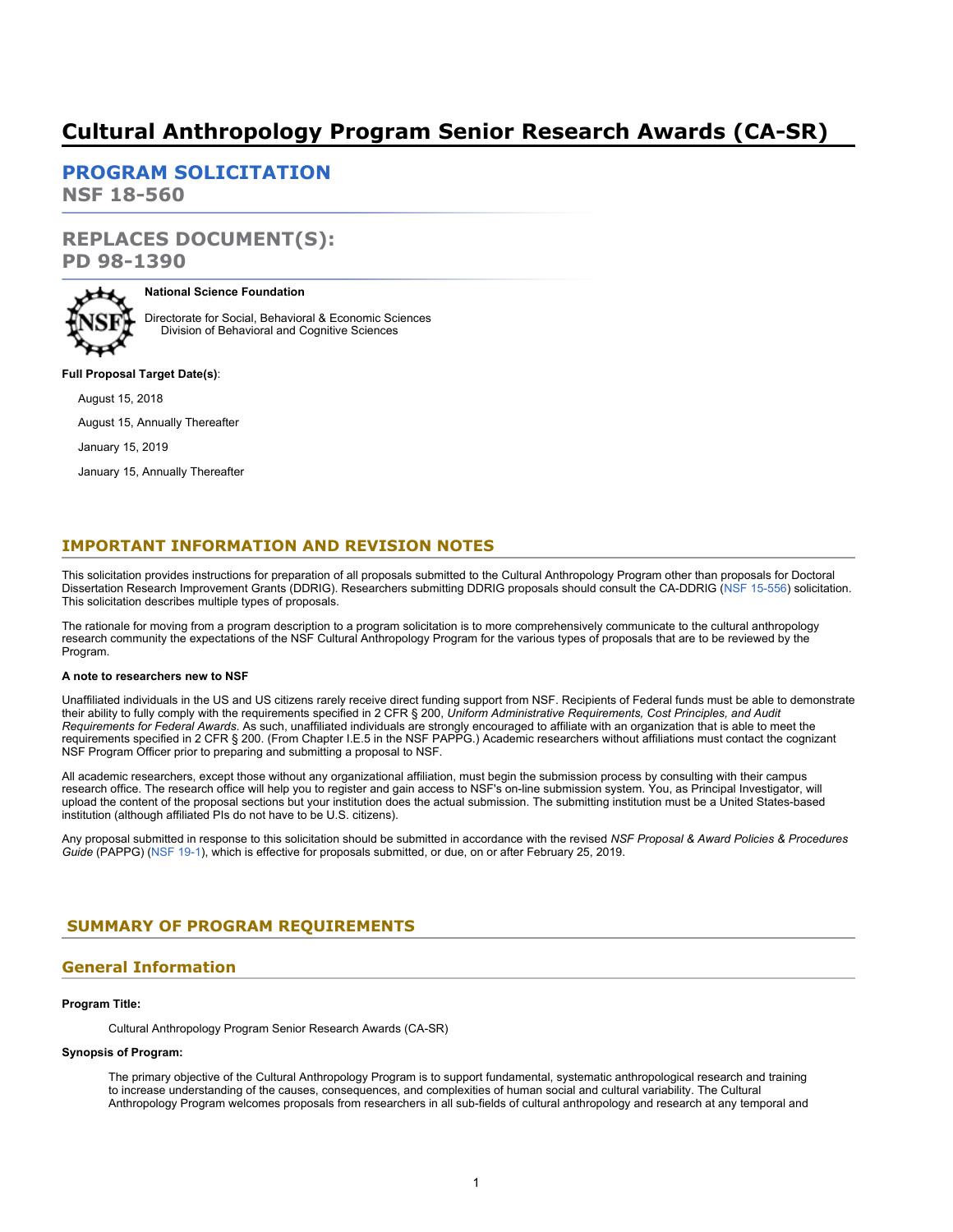spatial scale. Methodologies and approaches employed may include ethnographic field research, surveys, remote sensing, the collection of bio-markers, experimental research inside or outside of laboratory settings, archival research, the analysis of materials collections and extant data bases, mathematical and computational modeling, and other research tools as appropriate for the research proposed. The overarching research goals should be to produce empirically grounded findings that will be generalizable beyond particular case studies and contribute to building a more robust anthropological science of human society and culture.

The National Science Foundation's mandate is to support **basic** scientific research. "Basic research" in cultural anthropology means theory-generating and theory-testing research that creates new knowledge about human culture and society. Therefore, the Cultural Anthropology Program cannot support research that takes as its primary objective improved clinical practice, applied policy, or other immediate application. While application may be a desirable component of the proposal's Broader Impacts, a proposal that only proposes to use anthropological methods and approaches to find solutions to social, medical, or other problems and does not specifically propose to make a theory-testing and/or theory-expanding contribution to anthropological science, will be returned without review.

### **Cognizant Program Officer(s):**

*Please note that the following information is current at the time of publishing. See program website for any updates to the points of contact.*

- Jeffrey Mantz, Program Director, W13148, telephone: (703) 292-7783, email: [jmantz@nsf.gov](mailto:jmantz@nsf.gov)
- Siobhan M. Mattison, Program Director, W13178, telephone: (703) 292-2967, email: [smattiso@nsf.gov](mailto:smattiso@nsf.gov)
- Jeremy Koster, telephone: (703) 292-8740, email: [jkoster@nsf.gov](mailto:jkoster@nsf.gov)
- Nokomis Medley-Cleveland, W13254, telephone: (703) 292-4634, email: [nmedley@nsf.gov](mailto:nmedley@nsf.gov)

### **Applicable Catalog of Federal Domestic Assistance (CFDA) Number(s):**

47.075 --- Social Behavioral and Economic Sciences

### **Award Information**

### **Anticipated Type of Award:** Standard Grant or Continuing Grant

### **Estimated Number of Awards:** 30 to 40

Anticipated number of awards annually is 30-40.

### **Anticipated Funding Amount:** \$4,000,000

Anticipated Funding Amount is approximately \$4,000,000, for all new and continuing awards combined, not including DDRIG awards, pending availability of funds.

### **Eligibility Information**

### **Who May Submit Proposals:**

The categories of proposers eligible to submit proposals to the National Science Foundation are identified in the *NSF Proposal & Award Policies & Procedures Guide* (PAPPG), Chapter I.E. Unaffiliated individuals are not eligible to submit proposals in response to this solicitation.

#### **Who May Serve as PI:**

There are no restrictions or limits.

### **Limit on Number of Proposals per Organization:**

There are no restrictions or limits.

### **Limit on Number of Proposals per PI or Co-PI:**

There are no restrictions or limits.

### **Proposal Preparation and Submission Instructions**

#### **A. Proposal Preparation Instructions**

- **Letters of Intent:** Not required
- **Preliminary Proposal Submission:** Not required
- **Full Proposals:**
	- Full Proposals submitted via FastLane: *NSF Proposal and Award Policies and Procedures Guide* (PAPPG) guidelines apply. The complete text of the PAPPG is available electronically on the NSF website at: [https://www.nsf.gov/publications/pub\\_summ.jsp?](https://www.nsf.gov/publications/pub_summ.jsp?ods_key=pappg)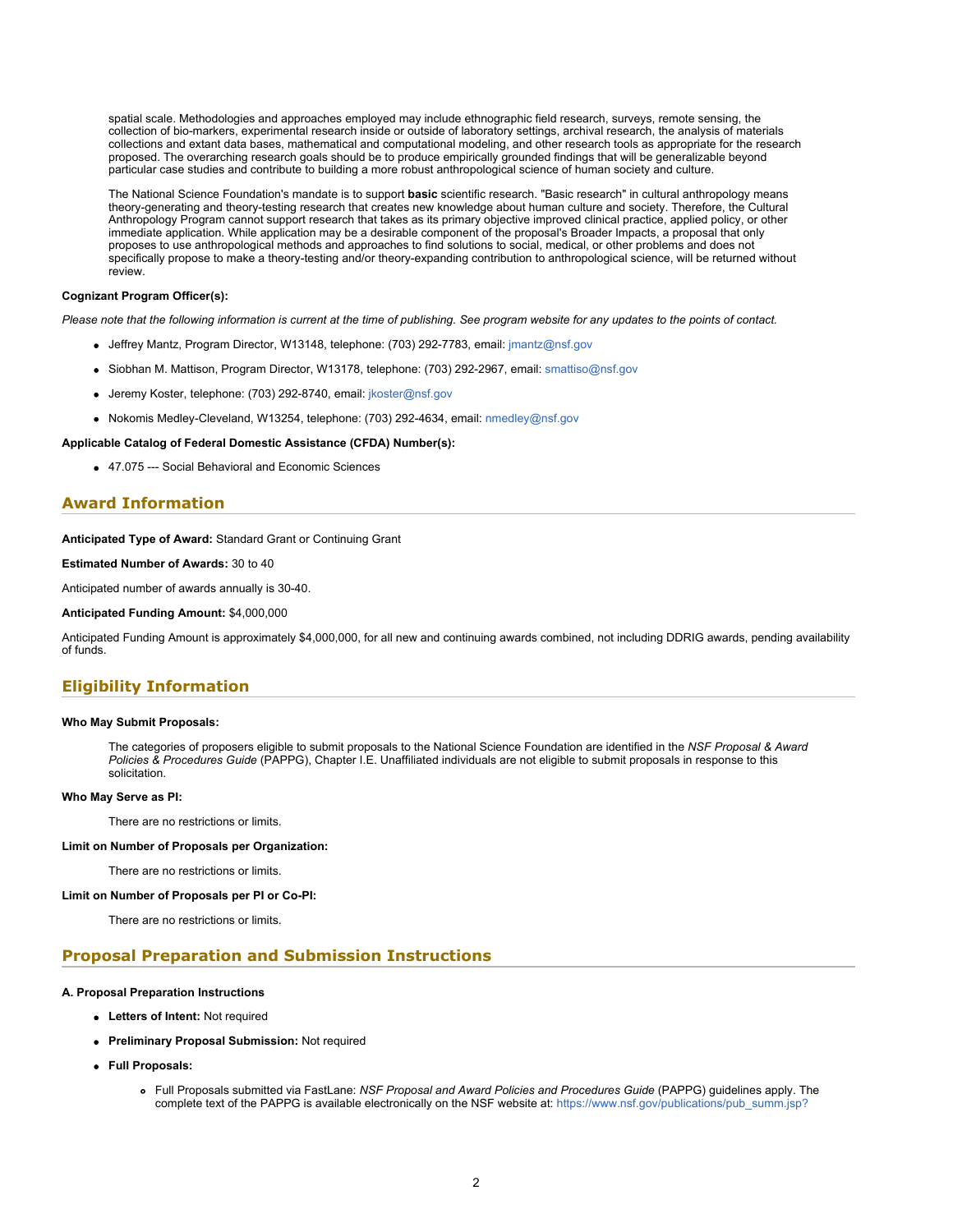[ods\\_key=pappg.](https://www.nsf.gov/publications/pub_summ.jsp?ods_key=pappg)

- Full Proposals submitted via Research.gov: *NSF Proposal and Award Policies and Procedures Guide* (PAPPG) guidelines apply. The complete text of the PAPPG is available electronically on the NSF website at: [https://www.nsf.gov/publications/pub\\_summ.jsp?](https://www.nsf.gov/publications/pub_summ.jsp?ods_key=pappg) [ods\\_key=pappg.](https://www.nsf.gov/publications/pub_summ.jsp?ods_key=pappg)
- Full Proposals submitted via Grants.gov: *NSF Grants.gov Application Guide: A Guide for the Preparation and Submission of NSF Applications via Grants.gov* guidelines apply (Note: The *NSF Grants.gov Application Guide* is available on the Grants.gov website and on the NSF website at: [https://www.nsf.gov/publications/pub\\_summ.jsp?ods\\_key=grantsgovguide](https://www.nsf.gov/publications/pub_summ.jsp?ods_key=grantsgovguide)).

### **B. Budgetary Information**

**Cost Sharing Requirements:**

Inclusion of voluntary committed cost sharing is prohibited.

**Indirect Cost (F&A) Limitations:**

Not Applicable

**Other Budgetary Limitations:**

Not Applicable

### **C. Due Dates**

**Full Proposal Target Date(s)**:

August 15, 2018

August 15, Annually Thereafter

January 15, 2019

January 15, Annually Thereafter

### **Proposal Review Information Criteria**

### **Merit Review Criteria:**

National Science Board approved criteria apply.

### **Award Administration Information**

### **Award Conditions:**

Standard NSF award conditions apply.

### **Reporting Requirements:**

Standard NSF reporting requirements apply.

# <span id="page-2-0"></span>**TABLE OF CONTENTS**

**[Summary of Program Requirements](#page-0-0)**

- I. **[Introduction](#page-3-0)**
- II. **[Program Description](#page-3-1)**
- III. **[Award Information](#page-6-0)**
- IV. **[Eligibility Information](#page-6-1)**
- V. **[Proposal Preparation and Submission Instructions](#page-6-2)**
	- A. [Proposal Preparation Instructions](#page-6-2)
		- B. [Budgetary Information](#page-8-0)
		- C. [Due Dates](#page-8-1)
	- D. [FastLane/Research.gov/Grants.gov Requirements](#page-9-0)
- VI. **[NSF Proposal Processing and Review Procedures](#page-9-1)**
	- A. [Merit Review Principles and Criteria](#page-9-2)
- B. [Review and Selection Process](#page-10-0)
- VII. **[Award Administration Information](#page-11-0)** A. [Notification of the Award](#page-11-1)
	- B. [Award Conditions](#page-11-2)
	- C. [Reporting Requirements](#page-11-3)
- VIII. **[Agency Contacts](#page-12-0)**
- IX. **[Other Information](#page-12-1)**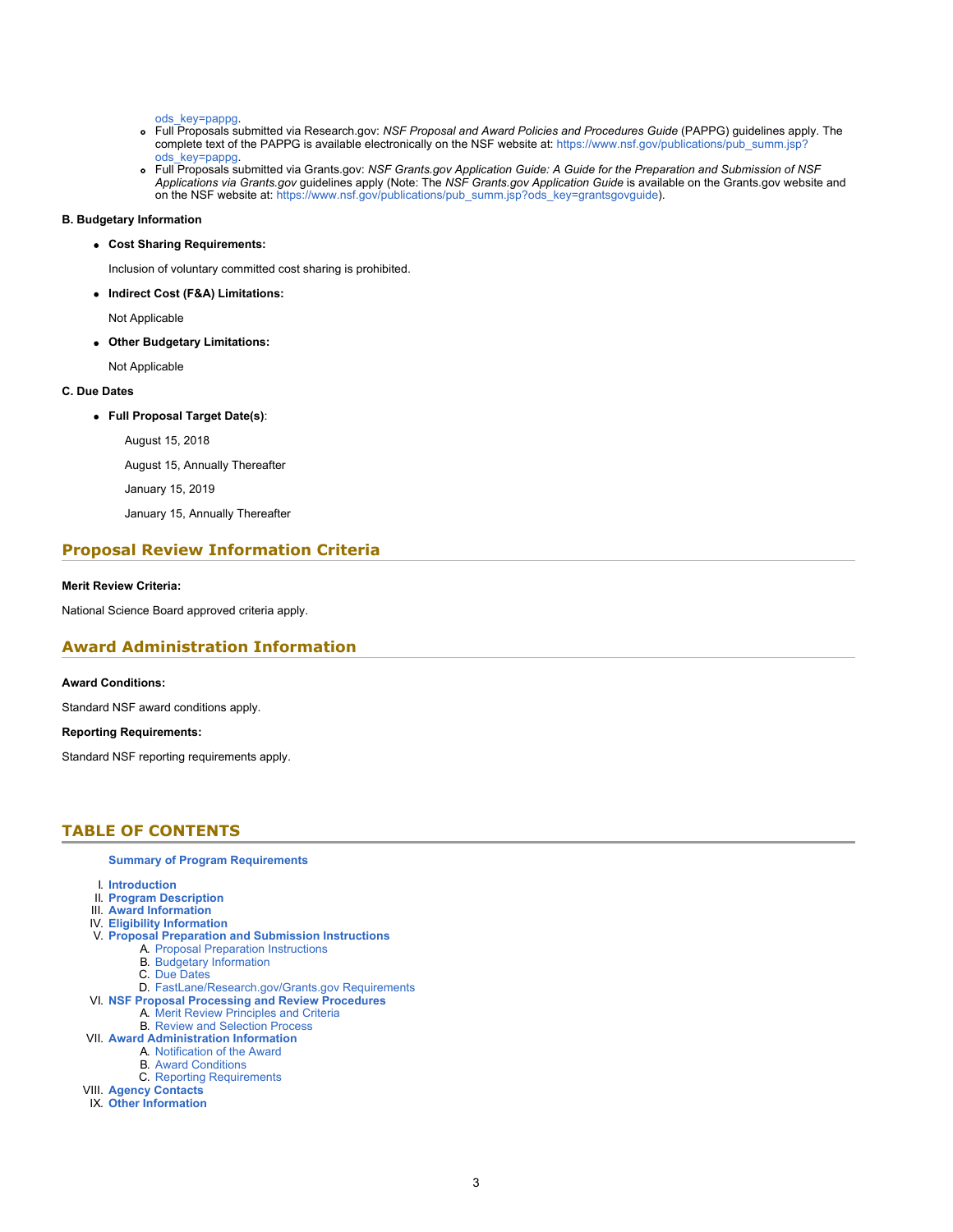# <span id="page-3-0"></span>**I. INTRODUCTION**

The Cultural Anthropology Program supports empirically grounded research that will improve understanding of the general principles and processes that underlie human social and cultural diversity. To that end, research can take place at any scale from the household to the global. While we cannot support research whose only goal is improved policy, clinical practice, or other immediate application, we recognize that many of the problems that plague the nation and the world today are either anthropogenic in origin or are exacerbated by anthropogenic activities. Because anthropologists approach the human species holistically, they are uniquely positioned to contribute to understanding and therefore build the knowledge base to help ameliorate these problems. Consequently, the Cultural Anthropology Program encourages basic, theory-testing, and generalizable research that also addresses pathways from theory to policy.

Current types of proposals of the NSF Cultural Anthropology Program include research that increases our understanding of all aspects of human social and cultural life, including but not limited to the following:

- contemporary urbanization and urban life;
- the interaction between critical natural processes such as land cover change, climate patterns, and socio-cultural systems and behavior;
- resilience and robustness of socio-cultural and socio-ecological systems under stress, including natural and anthropogenic disasters;
- variability in human sociality, including structures and processes of differentiation, inequality, cooperation, regulation, and conflict;
- human mobility and migration;
- variability and change in systems of kinship, concepts of relatedness, and family norms;
- culturally grounded and empirically driven theories and models of health and disease transmission at multiple scales;
- material and consumer cultures, including changing forms of communication and connectivity, and human-technology interfaces;
- language and culture, sociolinguistics, cognition, and theories of meaning-making and belief;
- mathematical and computational models for socio-cultural research including social network analysis, agent-based models, hierarchical models, and machine learning;
- convergent research that integrates knowledge and techniques from across multiple scientific fields;
- activities that support research skills enhancement, such as training in research methodologies and analytical techniques at the pre- and post-PhD levels; and activities, such as research planning conferences and the development of data management infrastructures, that enhance and encourage collaboration and data sharing among anthropologists and between anthropologists and other scientists, including supporting the improved maintenance of the anthropological record.

To further these priorities, the NSF Cultural Anthropology Program supports multiple types of proposals. The following are addressed in this solicitation:

- Senior Research Proposals
- Faculty Early Career Development (CAREER) Program Proposals
- Scholars Proposals
- Research Coordination Networks (RCN) proposals
- Conferences and research community development activities proposals
- Research Experiences for Undergraduates (REU) and Research Experiences for Graduate Students (REG) Supplemental Funding Requests
- EArly-concept Grants for Exploratory Research (EAGER) Proposals
- Research Advanced By Interdisciplinary Science & Engineering (RAISE) Proposals
- Rapid Response Research (RAPID) Proposals

When selecting "Type of Proposal" on the Cover Sheet, choose "Research" except for EAGER, RAISE or RAPID which have their own type of proposal designation

This list does not exhaust the full range of types of proposals described in the PAPPG. Rather, these are the ones most commonly used in proposals submitted to the Cultural Anthropology Program. Investigators are welcome to discuss other possibilities with the cognizant NSF Program Officers. Researchers are always welcome to consult with the cognizant NSF Program Officers about which NSF mechanisms and programs, including programs other than Cultural Anthropology, might best serve their research needs.

# <span id="page-3-1"></span>**II. PROGRAM DESCRIPTION**

The goal of the Cultural Anthropology Program is to support significant, innovative, and empirical research on humans as culture-bearing, social beings wherever they may live. While the 21st century can be characterized by unprecedented interconnectedness among people and societies, the world today is still far from homogeneous. Research is needed, therefore, from multiple perspectives and at multiple levels of data collection and analysis to document, understand, and explain social and cultural diversities, commonalities, and patterns.

Proposals are welcome in all areas of cultural anthropology. Historically, anthropologists have focused on rich, empirical descriptions and analyses of specific societies and cultures. Increasingly, attention has turned to a range of global processes, such as economic and cultural globalization, new forms of labor migration, and adaptation to environmental change. We particularly encourage proposals that are both ethnographically grounded and attuned to larger significance, including paying heed, theoretically and methodologically, to the meso-scale interface between local and global. Mindful of anthropology's interdisciplinary nature, we welcome convergent research that integrates knowledge and techniques from across multiple scientific fields.

### **PROPOSAL CATEGORIES**

#### **SENIOR RESEARCH PROPOSALS**

Most proposals will fall into this category. The "senior" designation includes all researchers who have a PhD or equivalent education and experience, sufficient to allow them to carry out independent basic research. A project can be proposed to be carried out by a single researcher or a research team comprising a Principal Investigator along with co-Principal Investigators, other Senior Personnel, Post-doctoral Researchers, and/or other personnel (including specialists from other disciplines and other countries) as needed for the conduct of the research. Projects can be proposed for periods of time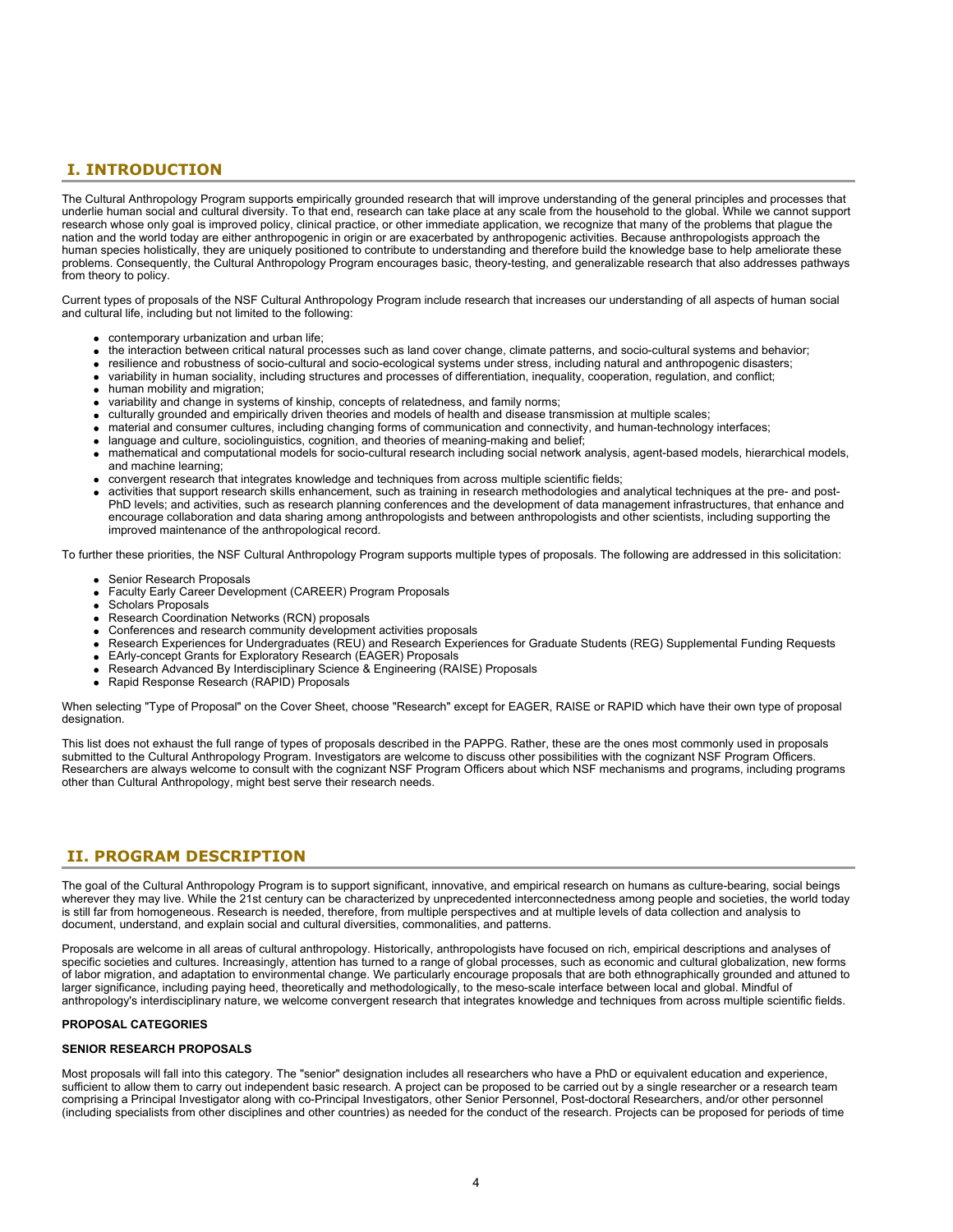up to 36 months.

#### **Budget Guidelines for Senior Research Proposals**

There is no award ceiling, but please be advised that a typical senior research award in the Cultural Anthropology Program is in the range of \$80,000- \$120,000 *per year of the project*, inclusive of indirect costs. Requests for up to 36 months may include salary, travel expenses (including lodging and per diem), research assistance, equipment, and other normal direct costs of research. Please consult the PAPPG for designations of allowable and unallowable costs.

### **FACULTY EARLY CAREER DEVELOPMENT (CAREER) PROGRAM PROPOSALS**

The NSF Cultural Anthropology Program participates in the NSF-wide CAREER Program for junior faculty (untenured but tenure-track or equivalent). CAREER proposals have a maximum duration of five years and the proposed work should be of sufficient scope, originality, and significance as to justify that amount of time. In addition to research costs, proposers may include expenses for specialized training to enhance the research and their future professional trajectory. As explained in the CAREER solicitation, CAREER proposals must have an educational component; the Cultural Anthropology Program suggests that this component may be integrated with the research, either in the field or at the home institution.

Researchers who want to submit CAREER proposals should consult the CAREER-specific solicitation [\(NSF 17-537](https://www.nsf.gov/publications/pub_summ.jsp?ods_key=nsf17537)) for eligibility information, submission deadlines (which are different than other Cultural Anthropology proposals), and other CAREER Program requirements. After submission, each CAREER proposal is checked to determine that it is compliant with CAREER Program requirements. Compliant proposals are then reviewed along with other senior research proposals submitted to the Cultural Anthropology Program. Therefore, researchers who plan to submit CAREER proposals are advised to consult the specific requirements for CAREER proposals [\(NSF 17-537](https://www.nsf.gov/publications/pub_summ.jsp?ods_key=nsf17537)) as well as the guidance in this solicitation and the PAPPG.

### **Budget Guidelines for CAREER Proposals**

Unlike senior research proposals, the *minimum* CAREER award in Cultural Anthropology is \$400,000 and up to five-years (60 month) duration.

### **SCHOLARS PROPOSALS**

The Cultural Anthropology Scholars awards support specialized methodological training for post-PhD cultural anthropologists who have active research programs that would be enhanced by such training. The goal of the program is to improve anthropological research skills by affording researchers the opportunity to undertake training not normally available on their home campuses. Support may be requested to learn any methodological skill that will advance the research agenda, as justified in the proposal with reference to results from prior work. Previous awardees have received training in a wide range of methods drawn from such diverse fields as meteorology, ichthyology, hierarchical modeling, demography, and speech therapy.

Please note that these are training awards, not research awards. The proposal must include a detailed study plan that indicates sponsorship by a senior expert (who should not have been involved with the proposer's Ph.D.), with whom the proposer will study and/or who will supervise the planned program of study. A signed statement affirming sponsorship must be included in the proposal (as a Supplementary Document). Proposals should show how this additional expertise would improve the proposer's ability to do research by referring to specific ongoing research projects and publications. Requests for support of a general upgrading of quantitative or methodological skills, for coursework routinely available on university campuses, or for language training, will not be successful. Scholars proposals should be submitted in accordance with the PAPPG requirements.

#### **Budget Guidelines for Scholars Proposals**

Scholars Awards have a ceiling of \$75,000 and a maximum duration of 36 months. They may include requests for summer salary, academic year release time, per diem, travel, equipment, supplies, and other training expenses, as well as applicable indirect costs.

#### **RESEARCH COORDINATION NETWORK (RCN) PROPOSALS**

The Cultural Anthropology Program supports the "general" track of the NSF-wide Research Coordination Networks (RCN) program. RCN awards are intended to advance research directions by supporting new, thematically focused collaborations of researchers to communicate and coordinate research, training, and educational activities across disciplinary, organizational, geographic, and international boundaries. RCN awards do not support primary research, existing research networks, ongoing collaborations, or collaborations at a single institution. Instead, they are intended to advance the creation of new collaborations, new fields, and new research directions.

#### **Budget Guidelines for RCN Proposals**

RCN proposals may request a maximum duration of 5 years and up to \$500,000. They should be submitted directly to the Cultural Anthropology Program, but researchers should follow the guidelines described in the RCN Program Solicitation NSF 17-594 [\(https://www.nsf.gov/publications/pub\\_summ.jsp?](https://www.nsf.gov/publications/pub_summ.jsp?ods_key=nsf17594) ods key=nsf17594) as well as the PAPPG.

### **CONFERENCE PROPOSALS**

The Cultural Anthropology Program supports thematic conferences designed to bring together active researchers and students to foster new research and new research standards in an area of current interest. We do not support gatherings whose purpose is primarily to convey the results of completed research. *Conference proposals should generally be submitted a year in advance of the proposed event.* We also encourage the inclusion of graduate students and members of groups underrepresented in anthropology as active conference participants. While conference proposals may be submitted at any time, we reserve the right to have them reviewed by review panels along with other senior research proposals submitted to the regular target dates. Please consult the "Conference" section of the PAPPG for further instructions, including a list of required elements and budget exclusions. Please follow those instructions while keeping in mind the Cultural Anthropology Program's specific interests and limitations.

#### **Budget Guidelines for Conference Proposals**

Cultural Anthropology Program conference support is typically in the range of \$20,000 to \$40,000, inclusive of indirect costs. We encourage seeking support from multiple agencies and organizations.

### **RESEARCH COMMUNITY DEVELOPMENT ACTIVITIES PROPOSALS**

Over the years, the NSF Cultural Anthropology Program has supported numerous research community development activities for graduate students and faculty. These have included field schools in the United States and abroad; summer training programs for both graduate students and faculty; software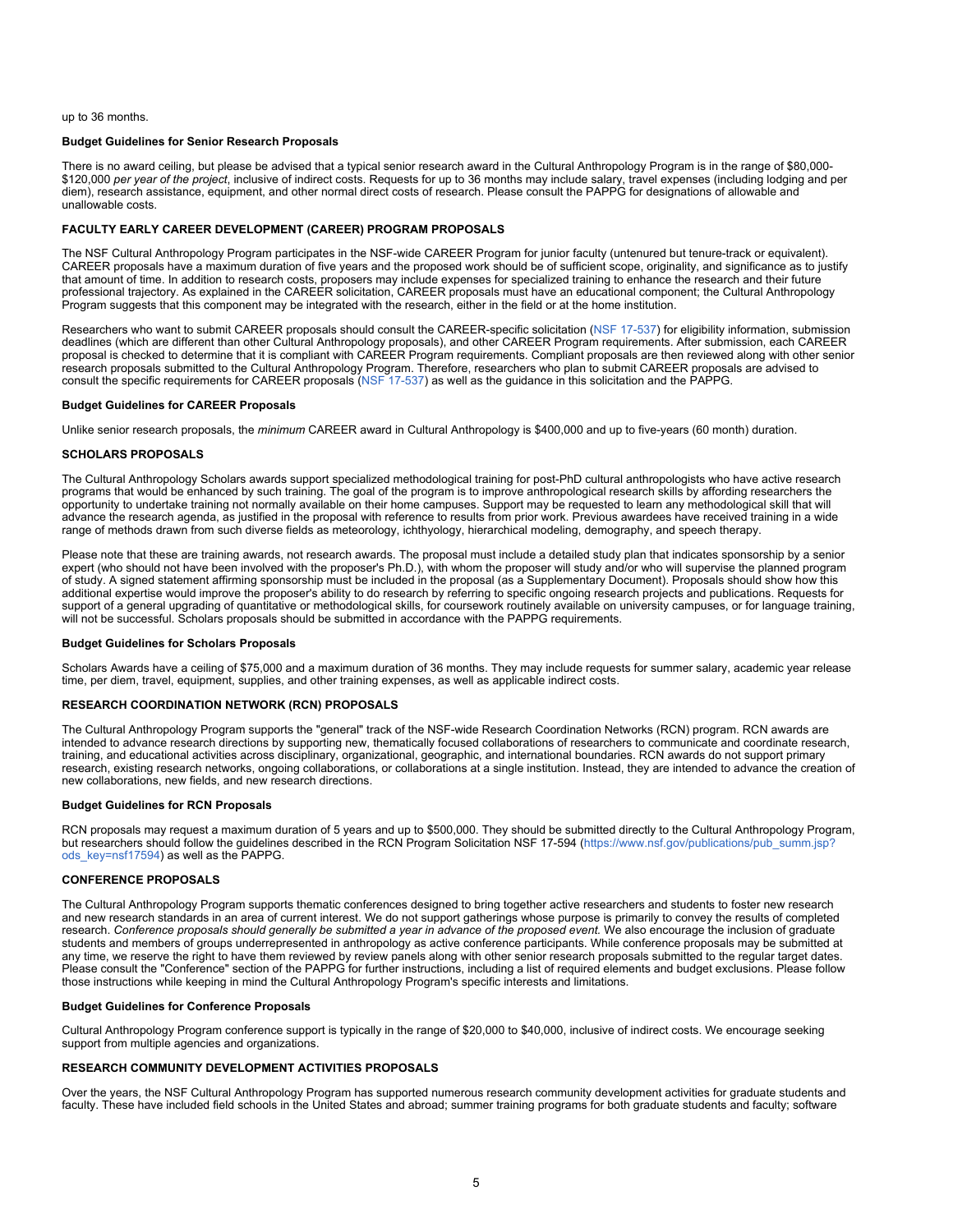development; a program for mid-project research team meetings; and small awards for preparation of materials for archiving by retiring researchers. Researchers who intend to submit a Research Community Development Activity proposal should consult with a cognizant NSF Program Officer before submitting to ascertain the suitability of the envisioned activity. These proposals are reviewed along with other senior research proposals and should be submitted to one of the usual target dates. Proposers should follow the guidance in the PAPPG, adapting the Project Description as needed for the particulars of the project.

#### **Budget Guidelines for Research Community Development Activities Proposals**

The general guidance for senior research proposals applies. There is no award ceiling, but please be advised that a typical senior research award in the Cultural Anthropology Program is in the range of \$80,000-\$120,000 *per year of the project*, inclusive of indirect costs, for up to 36 months. The PAPPG provides guidance about allowable and unallowable costs.

### **RESEARCH EXPERIENCES FOR UNDERGRADUATES (REU) AND RESEARCH EXPERIENCES FOR GRADUATE (REG) STUDENTS SUPPLEMENTAL FUNDING REQUESTS**

For the Cultural Anthropology Program REU and REG Supplement Program, proposers are advised that the PI should be a senior (that is, post-PhD) anthropologist who holds existing NSF award(s) either from the Cultural Anthropology Program or from another NSF program. The student's research must be his or her own research project. These supplements are not intended to support clerical or research assistance to the PI. They also are not intended to support language training except in the context of the research project; they are not for dissertation research; and they are not intended as dissertation planning site visits in the absence of a specific REG research project. The purpose of the REG and REU supplements is to provide promising cultural anthropology students opportunities for independent research while also encouraging PIs to mentor students in collaborative activities. The expectation is that an REU student is planning to go to graduate school in cultural anthropology and that the REG student intends to continue graduate school through the PhD; requests for support of Masters students will be considered. Requests for REG and REU supplements should optimally be submitted by March 1, annually, but requests may also be accepted at other times of the year by contacting the cognizant NSF Program Officer in advance.

The supplemental funding request should include: a two to three-page description of the project to be undertaken, written by the student; a 1-2 page endorsement of the student by the PI mentor, identifying the grounds for the student's selection as well as the PI's plans for mentoring the student; a 2 page biographical sketch for the student; and a budget with budget justification. See [NSF 16-044](https://www.nsf.gov/publications/pub_summ.jsp?ods_key=nsf16044) for more details.

These requests are submitted as supplements to the PI's existing award. If the existing award is not with the Cultural Anthropology Program, please advise the Cultural Anthropology Program when the request is submitted so that the supplemental funding request proposal can be transferred.

### **Budget Guidelines for REG and REU Supplement Proposals**

This supplemental funding provides up to \$6000 for an REG anthropology student or \$5000 for an REU anthropology student, inclusive of indirect costs, to support the cost of the student's independent research activity.

### **EARLY-CONCEPT GRANTS FOR EXPLORATORY RESEARCH (EAGER) PROPOSALS**

The Cultural Anthropology Program supports EAGER proposals for funding research on untested but potentially transformative research ideas and approaches. Researchers must have prior approval from a Cultural Anthropology Program Officer to submit an EAGER proposal. The EAGER proposal type should not be used for proposals that could be submitted to a regular competition, so the initial inquiry should explain carefully why the anticipated project fits the EAGER criteria. There are no deadlines, the Project Description is limited to no more than 8 pages, and only internal NSF review is required. Please see the full description of this mechanism in the PAPPG (Chapter II.E.2).

### **Budget Guidelines for EAGER Proposals**

The Cultural Anthropology Program rarely supports EAGER budgets over \$30,000, which is less than the maximum allowed by the PAPPG. The maximum duration is 24 months.

### **RESEARCH ADVANCED BY INTERDISCIPLINARY SCIENCE AND ENGINEERING (RAISE) PROPOSALS**

The Cultural Anthropology Program is willing to consider requests to submit a RAISE proposal. This type of proposal is for unusually bold, innovative, risky but potentially transformative, and unconventionally interdisciplinary research (that is, bringing together disciplines that do not normally collaborate) for which there is no other appropriate NSF program. Researchers must receive the written support from program officers in two distinct NSF programs (usually in different Directorates) before being allowed to submit a RAISE proposal. There are no deadlines and review is internal. Please refer to PAPPG (Chapter II.E.3) for more details. Researchers interested in this type of proposal must consult the cognizant NSF Program Officers in advance.

### **Budget Guidelines for RAISE Proposals**

The maximum duration is 5 years and the maximum award is \$1 million.

### **RAPID RESPONSE RESEARCH (RAPID) PROPOSALS**

RAPID awards are to support urgent research. The urgency is that unanticipated research data would be lost if the researchers had to wait for the completion of a normal review cycle. This might be because of the unanticipated availability of access to rarely available specialized equipment, research sites, or specialized informants. RAPID support is often requested for quick-response research on natural or anthropogenic disasters and other unanticipated events. Unfortunately, anthropologists encounter disasters and urgent situations only too often. To be successful for RAPID support, investigators must convincingly argue that the particular situation to be investigated will produce data that are unlikely to be found in any other situation and that are essential for identified and important research questions. RAPID support is not intended for simple post-disaster appraisals and documentation. If the research is routine, failure to plan ahead is not sufficient rationale for RAPID support.

Researchers must contact a cognizant NSF Program Officer in advance of submitting RAPID proposals. In this initial email, proposers should briefly explain the data to be collected, why these data are scientifically important, an estimate of the needed budget, and a timeline for the research. RAPID proposals are limited to 5 pages and only internal NSF review is required so funding can be made available relatively quickly. More details can be found in the PAPPG (Chapter II.E.1).

### **Budget Guidelines for RAPID Proposals**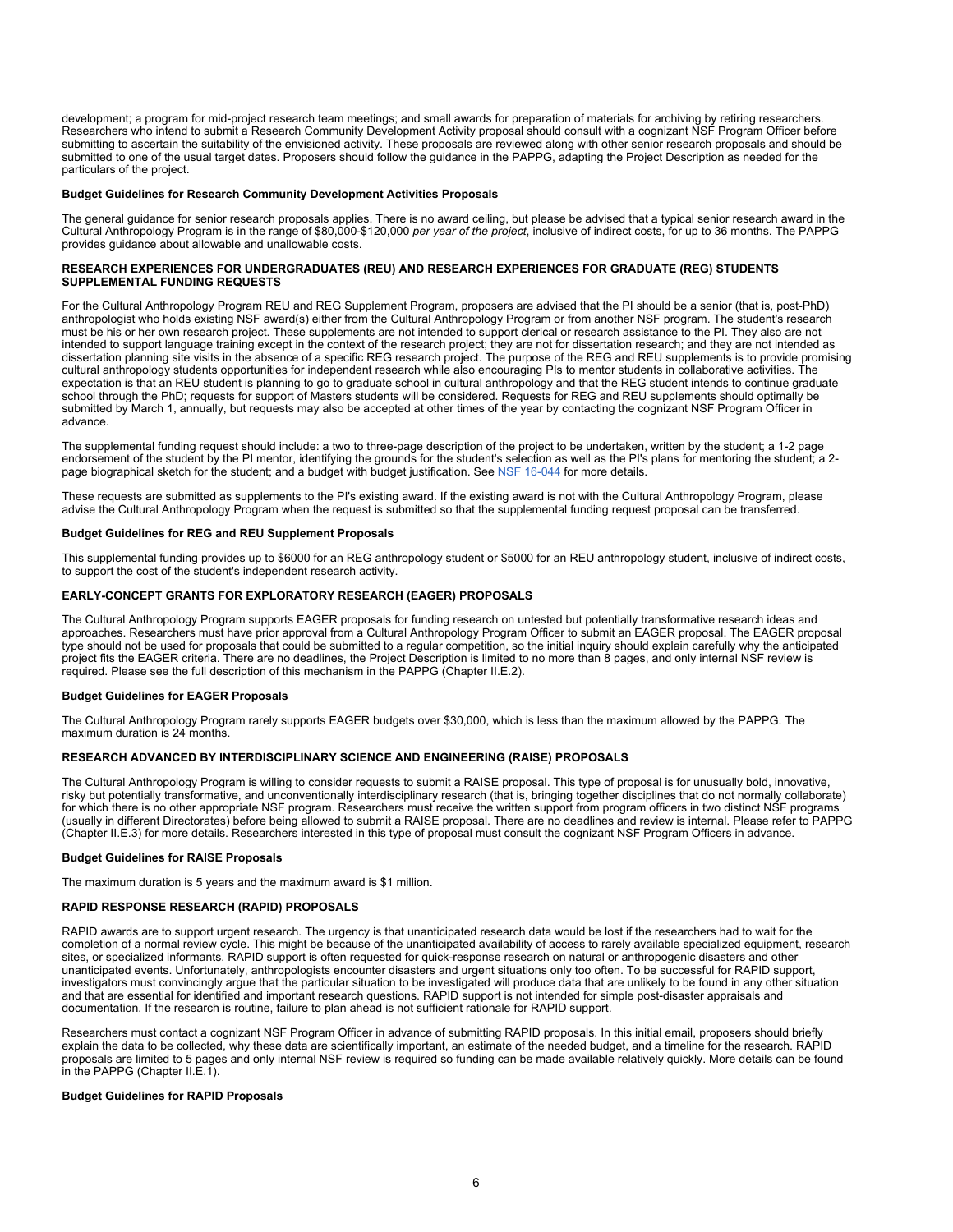Please note that the Cultural Anthropology Program rarely supports RAPID budgets over \$30,000, which is less than the maximum allowed by the PAPPG. The maximum duration is 12 months.

# <span id="page-6-0"></span>**III. AWARD INFORMATION**

Estimated program budget, number of awards and average award size/duration are subject to the availability of funds.

# <span id="page-6-1"></span>**IV. ELIGIBILITY INFORMATION**

### **Who May Submit Proposals:**

The categories of proposers eligible to submit proposals to the National Science Foundation are identified in the *NSF Proposal & Award Policies & Procedures Guide* (PAPPG), Chapter I.E. Unaffiliated individuals are not eligible to submit proposals in response to this solicitation.

### **Who May Serve as PI:**

There are no restrictions or limits.

### **Limit on Number of Proposals per Organization:**

There are no restrictions or limits.

### **Limit on Number of Proposals per PI or Co-PI:**

There are no restrictions or limits.

# <span id="page-6-2"></span>**V. PROPOSAL PREPARATION AND SUBMISSION INSTRUCTIONS**

# **A. Proposal Preparation Instructions**

**Full Proposal Preparation Instructions**: Proposers may opt to submit proposals in response to this Program Solicitation via FastLane, Research.gov, or Grants.gov.

- Full proposals submitted via FastLane: Proposals submitted in response to this program solicitation should be prepared and submitted in accordance with the general guidelines contained in the *NSF Proposal & Award Policies & Procedures Guide* (PAPPG). The complete text of the PAPPG is available electronically on the NSF website at: [https://www.nsf.gov/publications/pub\\_summ.jsp?ods\\_key=pappg](https://www.nsf.gov/publications/pub_summ.jsp?ods_key=pappg). Paper copies of the PAPPG may be obtained from the NSF Publications Clearinghouse, telephone (703) 292-8134 or by e-mail from [nsfpubs@nsf.gov](mailto:nsfpubs@nsf.gov). Proposers are reminded to identify this program solicitation number in the program solicitation block on the NSF Cover Sheet For Proposal to the National Science Foundation. Compliance with this requirement is critical to determining the relevant proposal processing guidelines. Failure to submit this information may delay processing.
- Full Proposals submitted via Research.gov: Proposals submitted in response to this program solicitation should be prepared and submitted in accordance with the general guidelines contained in the *NSF Proposal and Award Policies and Procedures Guide* (PAPPG). The complete text of the PAPPG is available electronically on the NSF website at: [https://www.nsf.gov/publications/pub\\_summ.jsp?ods\\_key=pappg](https://www.nsf.gov/publications/pub_summ.jsp?ods_key=pappg). Paper copies of the PAPPG may be obtained from the NSF Publications Clearinghouse, telephone (703) 292-8134 or by e-mail from [nsfpubs@nsf.gov](mailto:nsfpubs@nsf.gov). The Prepare New Proposal setup will prompt you for the program solicitation number.
- Full proposals submitted via Grants.gov: Proposals submitted in response to this program solicitation via Grants.gov should be prepared and submitted in accordance with the *NSF Grants.gov Application Guide: A Guide for the Preparation and Submission of NSF Applications via Grants.gov*. The complete text of the *NSF Grants.gov Application Guide* is available on the Grants.gov website and on the NSF website at: [\(https://www.nsf.gov/publications/pub\\_summ.jsp?ods\\_key=grantsgovguide](https://www.nsf.gov/publications/pub_summ.jsp?ods_key=grantsgovguide)). To obtain copies of the Application Guide and Application Forms Package, click on the Apply tab on the Grants.gov site, then click on the Apply Step 1: Download a Grant Application Package and Application Instructions link and enter the funding opportunity number, (the program solicitation number without the NSF prefix) and press the Download Package button. Paper copies of the Grants.gov Application Guide also may be obtained from the NSF Publications Clearinghouse, telephone (703) 292-8134 or by e-mail from [nsfpubs@nsf.gov](mailto:nsfpubs@nsf.gov).

In determining which method to utilize in the electronic preparation and submission of the proposal, please note the following:

Collaborative Proposals. All collaborative proposals submitted as separate submissions from multiple organizations must be submitted via the NSF FastLane system. PAPPG Chapter II.D.3 provides additional information on collaborative proposals.

See PAPPG Chapter II.C.2 for guidance on the required sections of a full research proposal submitted to NSF. Please note that the proposal preparation instructions provided in this program solicitation may deviate from the PAPPG instructions.

Please note that proposers must follow the requirements of the PAPPG, except as modified by this solicitation. The advice here is meant to supplement the PAPPG.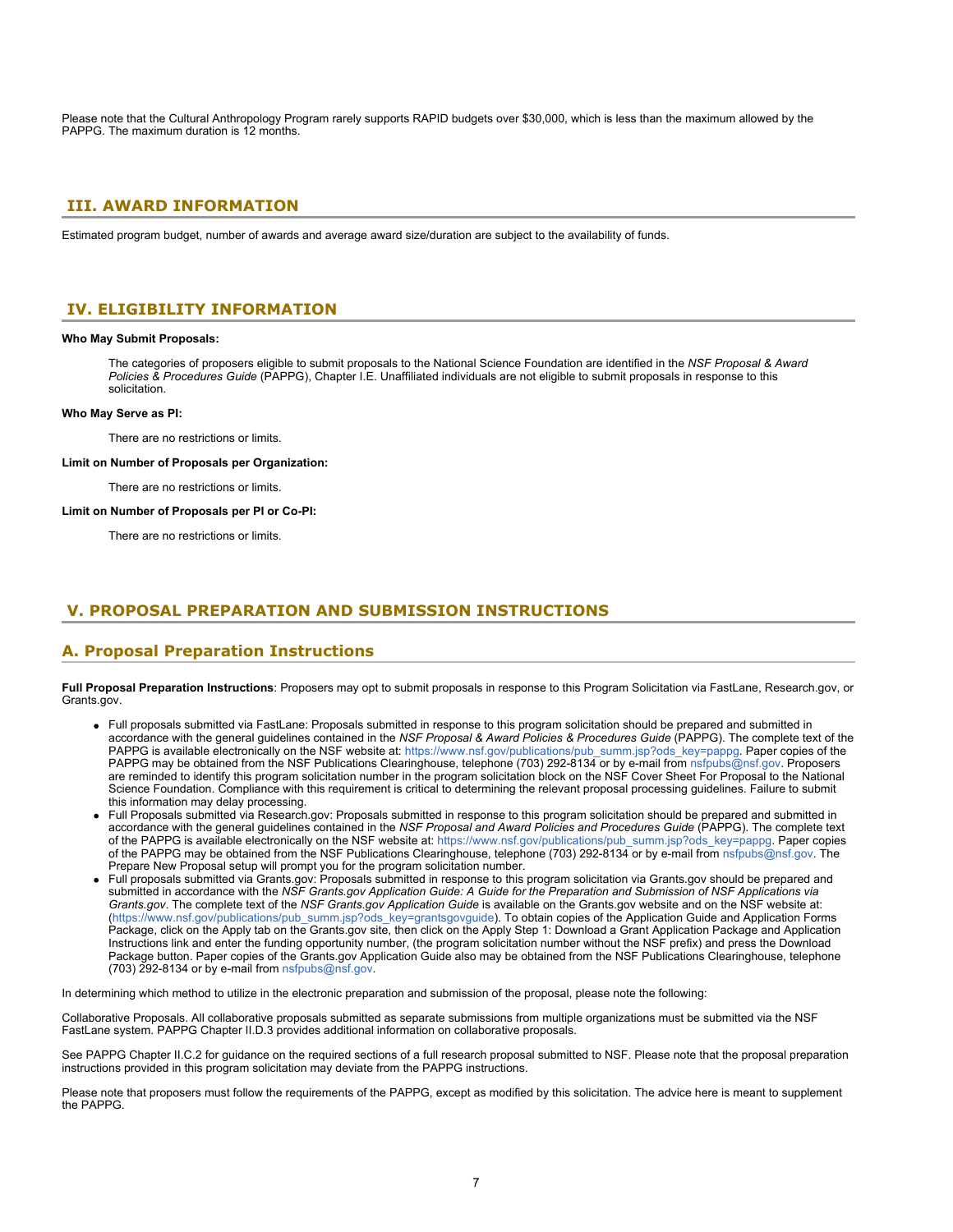#### 1. Cover Sheet

- The Project Title should be descriptive and emphasize the generalizable science that the research will address.
- For the NSF organizational unit to consider the proposal, select BCS-Cultural Anthropology. You may select additional programs if you would like those programs to consider co-review of your proposal with Cultural Anthropology. Note that a request for co-review should be made only when the PIs believe the proposed work makes a strong case for advancing theory and basic knowledge in multiple communities served by multiple programs and when the Project Description engages literature from those communities.
- Mark human subjects as pending, approved, or exempted.

### 2. Project Description

- Proposers may order their proposal as they wish. However, the Cultural Anthropology Program requires that the Project Description include the following (with appropriate adaptations for different kinds of projects).
	- A section labeled Intellectual Merit, that describes the project's potential contribution to advancing anthropological theory beyond the site and context of the project itself, a focused review of what is thought to be known already, and a clear statement of what the project's contribution will be.
	- A section labeled Broader Impacts of the Proposed Work, that discusses the broader impacts of the proposed activities and the pathways by which those broader impacts will be realized. Broader impacts are significant effects beyond basic science. They might include communicating results to policy makers; contributing to the knowledge base to solve an important social problem; engaging students of any age in the research enterprise; doing outreach to the public; producing data bases that contribute to scientific infrastructure; strengthening international research collaborations; broadening the scientific participation of underrepresented communities; and/or strengthening research capacity in developing nations.

In addition, we recommend that there be:

- a clear, early statement of the research problem including its specific aims, expectations, research questions and/or hypotheses;
- a discussion of any preliminary studies already undertaken, the results of those studies, and how they inform the project;
- a research design that includes a discussion of the research site(s) and source(s) of data, the methods by which data will be collected, the reasons those methods are the most appropriate, and how the data will be analyzed to address the research questions, aims, and/or hypotheses;
- an account of the project's feasibility, such as the researcher's access to research sites, language competence and other skills, and availability of time needed to complete the research; and a research schedule or timeline.

RAISE, EAGER, RAPID, Conference, training, and other special proposals should be tailored to the specific requirements of those types of proposals.

If the proposal is a resubmission, the first paragraph of the Project Description must summarize how the proposal has responded to previous reviewer concerns.

The Project Description must contain, as a labeled separate section within the narrative, a brief account of the "**Results from Prior NSF Support**" for all PIs and co-PIs who have received NSF support (not including DDRIG support for either themselves or their student) with an end date in the past 5 years. If the researcher has received more than one award, only one award needs to be reported on. See the PAPPG Chapter II.C.2.d(iii) for more details.

### 3. References Cited

This section should include only references cited in the Project Description. The proposer may use any standard and consistent citation system. There are no page limits for the References Cited section. See PAPPG Chapter II.C.2.D(iii).

### 4. Biographical Sketches

The Biographical Sketches must be submitted for the PI and all co-PIs. Each may not exceed 2 pages. Also, if there are other personnel whose performance is essential to the success of the research, you may upload additional Biographical Sketches as supplementary documents. The Biographical Sketches must be formatted as described in the PAPPG Chapter II.C.2.f.

### 5. Budget and Budget Justification

Project budgets should be developed at scales appropriate for the work to be conducted. A typical Senior Research Award rarely exceeds \$120,000 per year of the project including indirect costs; many are for much less. Maximum project duration is 36 months, except for CAREER, RCN, and RAISE proposals, which may request up to 60 months, and EAGER and RAPID awards, which are for no more than 24 months and 12 months, respectively.

The proposer may concurrently submit proposals to other funding organizations external to NSF. Please indicate this in the "Current and Pending Support" section of the NSF proposal, so that NSF may coordinate funding with the other organizations as needed. The "Current and Pending Support" section of the NSF proposal should also list the current proposal being submitted. Proposers may submit only one proposal at a time to NSF for a single project. Proposers may submit more than one proposal at a time if they are for different projects, to Cultural Anthropology or to other NSF programs. PIs may request that a single proposal be co-reviewed with one or more other NSF Programs; however, actual co-review will be at the discretion of the cognizant NSF Program Officers.

The PAPPG provides detailed guidance for budgets. Please follow that guidance carefully. Here we note only that the Cultural Anthropology Program does not have fixed expectations. The requests should be tailored to the needs of the project and the researchers. This means that if extended fieldwork time away from the institution and the researcher's normal place of residence is needed, salary support beyond the NSF norm of two months may be requested. However, many researchers limit salary requests if they also request support for lodging, meals, and incidental expenses during the period of field research, unless both are essential for the researcher to carry out the project. The Cultural Anthropology Program's ultimate concern is, "How much excellent research are we going to get for how much money?" The PAPPG allows PIs to include up to three pages of budget justification. These pages are to be used to provide details and explanation for the amounts requested.

#### 6. Facilities, Equipment & Other Resources

You must submit this section of the proposal. PIs who already have partial funding for their project should list it here, not on the budget (where it can be construed as voluntary committed cost-sharing, which is prohibited). You should also list other resources, such as a computer, university library, and lab space, that will support the conduct of the research. Many universities have standard text for this section.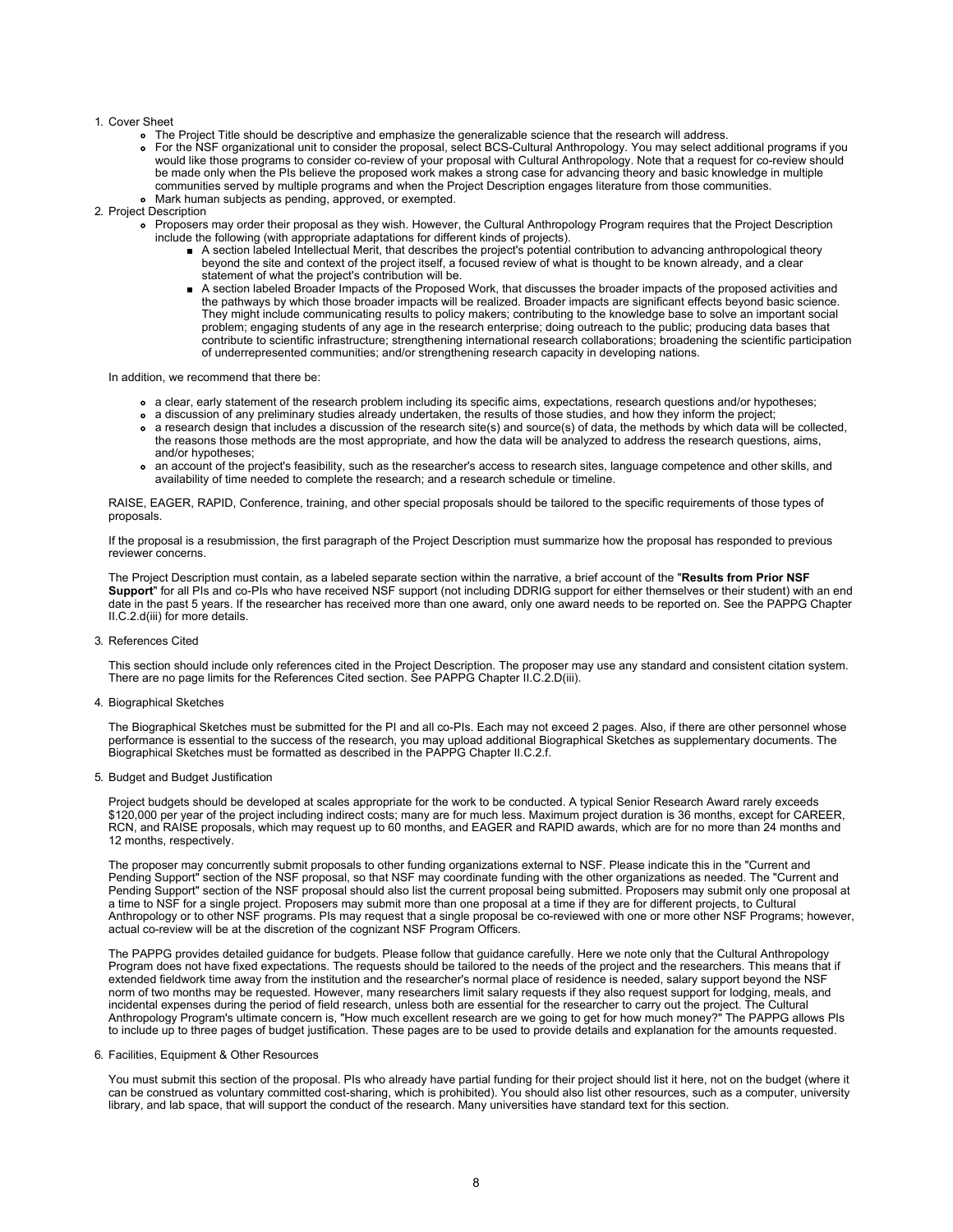#### 7. Supplementary Documentation

Proposers should include (as applicable or where required):

- Up to two pages of **technical illustrations, maps, or sample survey questions** may be included as a Supplementary Document.
- **Biographical sketches** of key personnel who are not listed on the budget.
- **Letters of Collaboration.** Supplementary Documents may include letters of collaboration from individuals or organizations that are  $\bullet$ integral parts of the proposed project but are not listed as PI, co-PI, or other senior personnel on the main proposal or any subaward. Such involvement may include subsidiary involvement in some aspect of the project, cooperation on outreach efforts, or documentation of permission to access materials or data. Letters of collaboration are not letters of reference or endorsement; they should focus solely on affirming that the individual or organization is willing to collaborate on the project as specified in the project description. Each letter of collaboration must be signed by the designated collaborator.

We recommend use of the template provided here:

| To: NSF | (Program Title) |  | Program |
|---------|-----------------|--|---------|
|---------|-----------------|--|---------|

From: \_\_\_\_\_\_\_\_\_\_\_\_\_\_\_\_\_\_\_\_\_\_\_\_\_\_\_\_\_\_\_\_\_\_\_\_ (Printed name of the individual collaborator or name of the organization and name and position of the official submitting this memo)

By signing below (or transmitting electronically), I acknowledge that I am listed as a collaborator on this proposal, entitled "\_\_\_\_\_(proposal title)\_\_\_\_\_\_\_," with \_\_\_\_\_\_\_(PI name)\_\_\_\_\_\_ as the Principal Investigator. I agree to undertake the tasks assigned to me or my organization, as described in the project description of the proposal, and I commit to provide or make available the resources specified therein.

| Signed:       |  |
|---------------|--|
| Organization: |  |
| Date:         |  |

- A **Data Management Plan** (DMP) of no more than two pages is required for all research proposals; proposals that do not include a DMP will not be able to be submitted. The DMP should address the following questions:
	- What kinds of data, software, and other materials will your research produce?  $\blacksquare$
	- How will you manage them (e.g., standards for metadata, format organization, etc.)?
	- How and when will you give other researchers access to your data, while preserving confidentiality, security, intellectual  $\blacksquare$ property, and other rights and requirements?
	- How and when will you archive data and preserve access in the short and the long term?

The NSF Social, Behavioral, and Economic Sciences (SBE) Directorate has additional guidance available on the SBE website [\(https://www.nsf.gov/news/news\\_summ.jsp?cntn\\_id=118038&org=SBE](https://www.nsf.gov/news/news_summ.jsp?cntn_id=118038&org=SBE)).

PIs are also encouraged to consult the American Anthropological Association's (AAA) Statement on Professional Ethics, Sections 5, "Make Your Results Accessible," and 6, "Protect and Preserve Your Records" [\(http://ethics.americananthro.org/category/statement/](https://www.nsf.gov/cgi-bin/goodbye?http://ethics.americananthro.org/category/statement/)), as well as the AAA's data management course modules ([http://www.americananthro.org/LearnAndTeach/Landing.aspx?](https://www.nsf.gov/cgi-bin/goodbye?http://www.americananthro.org/LearnAndTeach/Landing.aspx?ItemNumber=20641&navItemNumber=20708)

[ItemNumber=20641&navItemNumber=20708\)](https://www.nsf.gov/cgi-bin/goodbye?http://www.americananthro.org/LearnAndTeach/Landing.aspx?ItemNumber=20641&navItemNumber=20708). Besides describing the AAA's practice standards, there are links to other resources. PIs who plan to use a standard archive, such as the Inter-University Consortium for Political and Social Research (ICPSR) archive housed at the University of Michigan, Harvard University's Dataverse, or the Qualitative Data Repository (QDR) at Cornell University, are strongly advised to contact the archive before undertaking the research to ascertain any specific requirements for permissions or metadata, which would require advance planning. The AAA maintains a wiki site where researchers can identify where their data are archived or deposited [\(http://anthroregistry.wikia.com/wiki/Registry\\_of\\_Anthropological\\_Data\\_Wiki](https://www.nsf.gov/cgi-bin/goodbye?http://anthroregistry.wikia.com/wiki/Registry_of_Anthropological_Data_Wiki)). We recommend use of this facility to enhance data sharing.

- A **Post-doc Mentoring Plan** of no more than one page is required to be uploaded if the proposal Budget contains a request to support a postdoctoral researcher. Mentoring activities will be evaluated under the Broader Impacts review criterion. Such activities might include, but are not limited to, career counseling, grant writing, publication preparation, presentations, teaching, collaboration skills, and training in professional ethics and responsibilities. See the PAPPG Chapter II.C.2.j for more details.
- 8. Single copy (NSF-use only) documents
	- **List of Suggested Reviewers or Reviewers not to include**. This document is optional but the Cultural Anthropology Program strongly recommends that PIs do suggest expert reviewers. Please include at least minimal contact information, such as institution and email address. If you list reviewers not to include, you do not need to explain why.
	- **Collaborators and Other Affiliations information.** Proposers should follow the guidance specified in Chapter II.C.1.e of the NSF  $\bullet$ PAPPG. Grants.gov Users: The COA information must be provided through use of the COA template and uploaded as a PDF attachment.

# <span id="page-8-0"></span>**B. Budgetary Information**

### **Cost Sharing:**

Inclusion of voluntary committed cost sharing is prohibited.

### <span id="page-8-1"></span>**C. Due Dates**

### **Full Proposal Target Date(s)**:

August 15, 2018

August 15, Annually Thereafter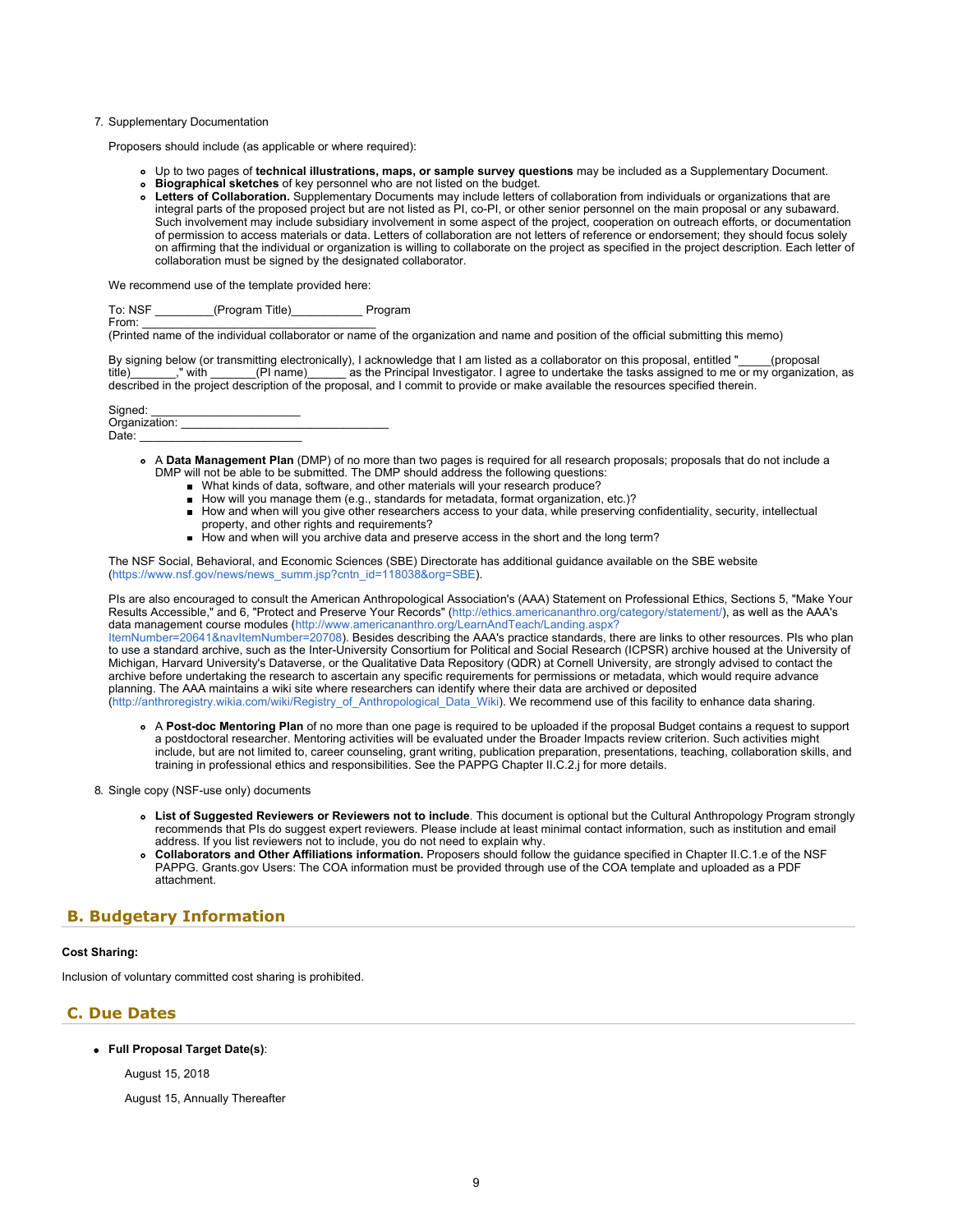January 15, 2019

January 15, Annually Thereafter

## <span id="page-9-0"></span>**D. FastLane/Research.gov/Grants.gov Requirements**

### **For Proposals Submitted Via FastLane or Research.gov:**

To prepare and submit a proposal via FastLane, see detailed technical instructions available at:

<https://www.fastlane.nsf.gov/a1/newstan.htm>. To prepare and submit a proposal via Research.gov, see detailed technical instructions available at: [https://www.research.gov/research-portal/appmanager/base/desktop?](https://www.research.gov/research-portal/appmanager/base/desktop?_nfpb=true&_pageLabel=research_node_display&_nodePath=/researchGov/Service/Desktop/ProposalPreparationandSubmission.html)

[\\_nfpb=true&\\_pageLabel=research\\_node\\_display&\\_nodePath=/researchGov/Service/Desktop/ProposalPreparationandSubmission.html](https://www.research.gov/research-portal/appmanager/base/desktop?_nfpb=true&_pageLabel=research_node_display&_nodePath=/researchGov/Service/Desktop/ProposalPreparationandSubmission.html). For FastLane or Research.gov user support, call the FastLane and Research.gov Help Desk at 1-800-673-6188 or e-mail [fastlane@nsf.gov](mailto:fastlane@nsf.gov) or [rgov@nsf.gov](mailto:rgov@nsf.gov). The FastLane and Research.gov Help Desk answers general technical questions related to the use of the FastLane and Research.gov systems. Specific questions related to this program solicitation should be referred to the NSF program staff contact(s) listed in Section VIII of this funding opportunity.

### **For Proposals Submitted Via Grants.gov:**

Before using Grants.gov for the first time, each organization must register to create an institutional profile. Once registered, the applicant's organization can then apply for any federal grant on the Grants.gov website. Comprehensive information about using Grants.gov is available on the Grants.gov Applicant Resources webpage:<https://www.grants.gov/web/grants/applicants.html>. In addition, the NSF Grants.gov Application Guide (see link in Section V.A) provides instructions regarding the technical preparation of proposals via Grants.gov. For Grants.gov user support, contact the Grants.gov Contact Center at 1-800-518-4726 or by email: [support@grants.gov.](mailto:support@grants.gov) The Grants.gov Contact Center answers general technical questions related to the use of Grants.gov. Specific questions related to this program solicitation should be referred to the NSF program staff contact(s) listed in Section VIII of this solicitation.

*Submitting the Proposal:* Once all documents have been completed, the Authorized Organizational Representative (AOR) must submit the application to Grants.gov and verify the desired funding opportunity and agency to which the application is submitted. The AOR must then sign and submit the application to Grants.gov. The completed application will be transferred to the NSF FastLane system for further processing.

Proposers that submitted via FastLane or Research.gov may use Research.gov to verify the status of their submission to NSF. For proposers that submitted via Grants.gov, until an application has been received and validated by NSF, the Authorized Organizational Representative may check the status of an application on Grants.gov. After proposers have received an e-mail notification from NSF, Research.gov should be used to check the status of an application.

# <span id="page-9-1"></span>**VI. NSF PROPOSAL PROCESSING AND REVIEW PROCEDURES**

Proposals received by NSF are assigned to the appropriate NSF program for acknowledgement and, if they meet NSF requirements, for review. All proposals are carefully reviewed by a scientist, engineer, or educator serving as an NSF Program Officer, and usually by three to ten other persons outside NSF either as *ad hoc* reviewers, panelists, or both, who are experts in the particular fields represented by the proposal. These reviewers are selected by Program Officers charged with oversight of the review process. Proposers are invited to suggest names of persons they believe are especially well qualified to review the proposal and/or persons they would prefer not review the proposal. These suggestions may serve as one source in the reviewer selection process at the Program Officer's discretion. Submission of such names, however, is optional. Care is taken to ensure that reviewers have no conflicts of interest with the proposal. In addition, Program Officers may obtain comments from site visits before recommending final action on proposals. Senior NSF staff further review recommendations for awards. A flowchart that depicts the entire NSF proposal and award process (and associated timeline) is included in PAPPG Exhibit III-1.

A comprehensive description of the Foundation's merit review process is available on the NSF website at: [https://www.nsf.gov/bfa/dias/policy/merit\\_review/](https://www.nsf.gov/bfa/dias/policy/merit_review/).

Proposers should also be aware of core strategies that are essential to the fulfillment of NSF's mission, as articulated in *[Building the Future: Investing in](https://www.nsf.gov/publications/pub_summ.jsp?ods_key=nsf18045) [Discovery and Innovation - NSF Strategic Plan for Fiscal Years \(FY\) 2018 – 2022](https://www.nsf.gov/publications/pub_summ.jsp?ods_key=nsf18045)*. These strategies are integrated in the program planning and implementation process, of which proposal review is one part. NSF's mission is particularly well-implemented through the integration of research and education and broadening participation in NSF programs, projects, and activities.

One of the strategic objectives in support of NSF's mission is to foster integration of research and education through the programs, projects, and activities it supports at academic and research institutions. These institutions must recruit, train, and prepare a diverse STEM workforce to advance the frontiers of science and participate in the U.S. technology-based economy. NSF's contribution to the national innovation ecosystem is to provide cutting-edge research under the guidance of the Nation's most creative scientists and engineers. NSF also supports development of a strong science, technology, engineering, and mathematics (STEM) workforce by investing in building the knowledge that informs improvements in STEM teaching and learning.

NSF's mission calls for the broadening of opportunities and expanding participation of groups, institutions, and geographic regions that are underrepresented in STEM disciplines, which is essential to the health and vitality of science and engineering. NSF is committed to this principle of diversity and deems it central to the programs, projects, and activities it considers and supports.

### <span id="page-9-2"></span>**A. Merit Review Principles and Criteria**

The National Science Foundation strives to invest in a robust and diverse portfolio of projects that creates new knowledge and enables breakthroughs in understanding across all areas of science and engineering research and education. To identify which projects to support, NSF relies on a merit review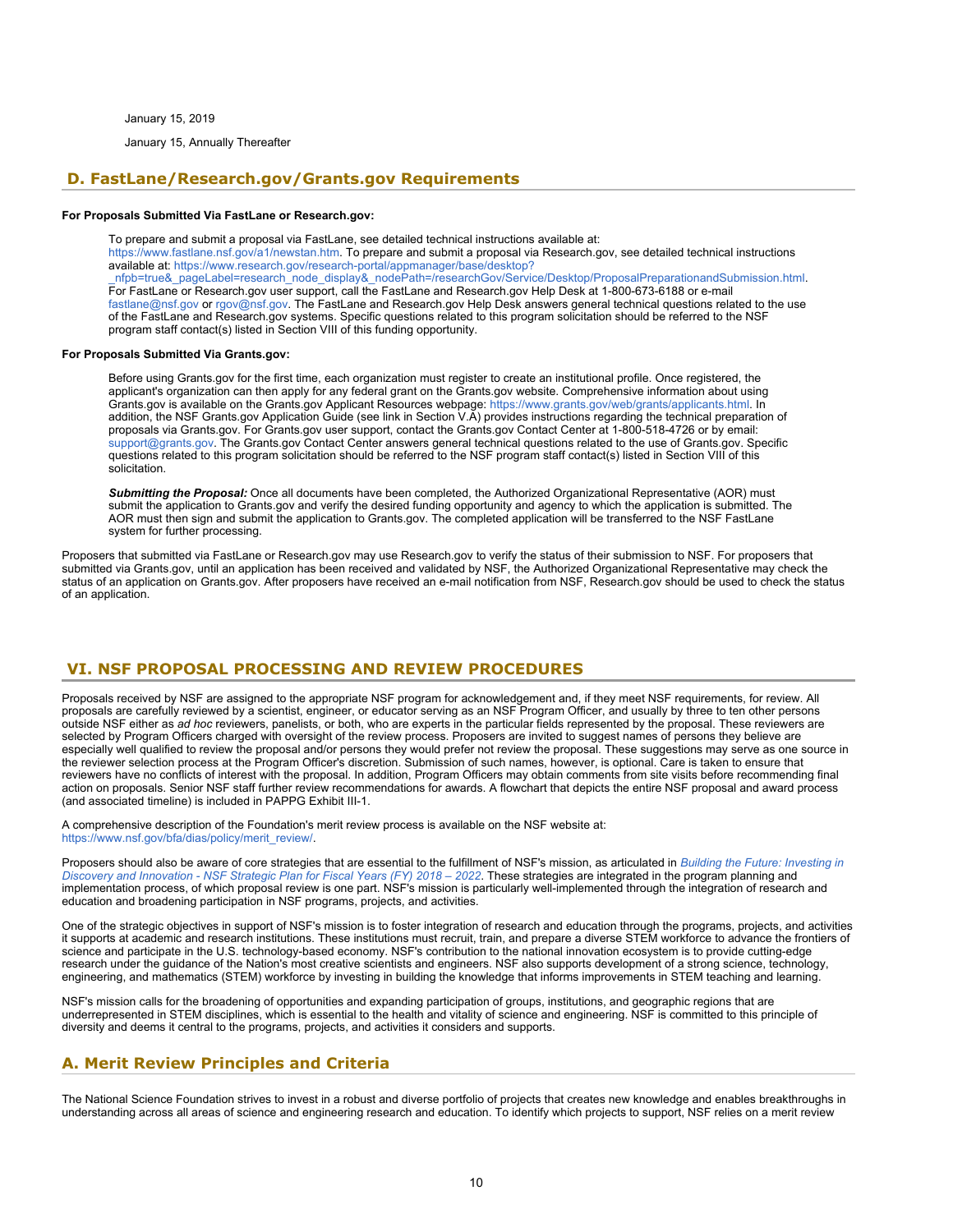process that incorporates consideration of both the technical aspects of a proposed project and its potential to contribute more broadly to advancing NSF's mission "to promote the progress of science; to advance the national health, prosperity, and welfare; to secure the national defense; and for other purposes." NSF makes every effort to conduct a fair, competitive, transparent merit review process for the selection of projects.

### **1. Merit Review Principles**

These principles are to be given due diligence by PIs and organizations when preparing proposals and managing projects, by reviewers when reading and evaluating proposals, and by NSF program staff when determining whether or not to recommend proposals for funding and while overseeing awards. Given that NSF is the primary federal agency charged with nurturing and supporting excellence in basic research and education, the following three principles apply:

- All NSF projects should be of the highest quality and have the potential to advance, if not transform, the frontiers of knowledge.
- NSF projects, in the aggregate, should contribute more broadly to achieving societal goals. These "Broader Impacts" may be accomplished through the research itself, through activities that are directly related to specific research projects, or through activities that are supported by, but are complementary to, the project. The project activities may be based on previously established and/or innovative methods and approaches, but in either case must be well justified.
- Meaningful assessment and evaluation of NSF funded projects should be based on appropriate metrics, keeping in mind the likely correlation between the effect of broader impacts and the resources provided to implement projects. If the size of the activity is limited, evaluation of that activity in isolation is not likely to be meaningful. Thus, assessing the effectiveness of these activities may best be done at a higher, more aggregated, level than the individual project.

With respect to the third principle, even if assessment of Broader Impacts outcomes for particular projects is done at an aggregated level, PIs are expected to be accountable for carrying out the activities described in the funded project. Thus, individual projects should include clearly stated goals, specific descriptions of the activities that the PI intends to do, and a plan in place to document the outputs of those activities.

These three merit review principles provide the basis for the merit review criteria, as well as a context within which the users of the criteria can better understand their intent.

### **2. Merit Review Criteria**

All NSF proposals are evaluated through use of the two National Science Board approved merit review criteria. In some instances, however, NSF will employ additional criteria as required to highlight the specific objectives of certain programs and activities.

The two merit review criteria are listed below. **Both** criteria are to be given **full consideration** during the review and decision-making processes; each criterion is necessary but neither, by itself, is sufficient. Therefore, proposers must fully address both criteria. (PAPPG Chapter II.C.2.d(i). contains additional information for use by proposers in development of the Project Description section of the proposal). Reviewers are strongly encouraged to review the criteria, including PAPPG Chapter II.C.2.d(i), prior to the review of a proposal.

When evaluating NSF proposals, reviewers will be asked to consider what the proposers want to do, why they want to do it, how they plan to do it, how they will know if they succeed, and what benefits could accrue if the project is successful. These issues apply both to the technical aspects of the proposal and the way in which the project may make broader contributions. To that end, reviewers will be asked to evaluate all proposals against two criteria:

- **Intellectual Merit:** The Intellectual Merit criterion encompasses the potential to advance knowledge; and
- **Broader Impacts:** The Broader Impacts criterion encompasses the potential to benefit society and contribute to the achievement of specific, desired societal outcomes.

The following elements should be considered in the review for both criteria:

- 1. What is the potential for the proposed activity to
	- a. Advance knowledge and understanding within its own field or across different fields (Intellectual Merit); and
	- b. Benefit society or advance desired societal outcomes (Broader Impacts)?
- 2. To what extent do the proposed activities suggest and explore creative, original, or potentially transformative concepts?
- 3. Is the plan for carrying out the proposed activities well-reasoned, well-organized, and based on a sound rationale? Does the plan incorporate a mechanism to assess success?
- 4. How well qualified is the individual, team, or organization to conduct the proposed activities?
- 5. Are there adequate resources available to the PI (either at the home organization or through collaborations) to carry out the proposed activities?

Broader impacts may be accomplished through the research itself, through the activities that are directly related to specific research projects, or through activities that are supported by, but are complementary to, the project. NSF values the advancement of scientific knowledge and activities that contribute to achievement of societally relevant outcomes. Such outcomes include, but are not limited to: full participation of women, persons with disabilities, and underrepresented minorities in science, technology, engineering, and mathematics (STEM); improved STEM education and educator development at any level; increased public scientific literacy and public engagement with science and technology; improved well-being of individuals in society; development of a diverse, globally competitive STEM workforce; increased partnerships between academia, industry, and others; improved national security; increased economic competitiveness of the United States; and enhanced infrastructure for research and education.

Proposers are reminded that reviewers will also be asked to review the Data Management Plan and the Postdoctoral Researcher Mentoring Plan, as appropriate.

# <span id="page-10-0"></span>**B. Review and Selection Process**

Proposals submitted in response to this program solicitation will be reviewed by Ad hoc Review and/or Panel Review, or Internal NSF Review.

Internal Review is required for EAGER, RAPID, and RAISE proposals.

Reviewers will be asked to evaluate proposals using two National Science Board approved merit review criteria and, if applicable, additional program specific criteria. A summary rating and accompanying narrative will generally be completed and submitted by each reviewer and/or panel. The Program Officer assigned to manage the proposal's review will consider the advice of reviewers and will formulate a recommendation.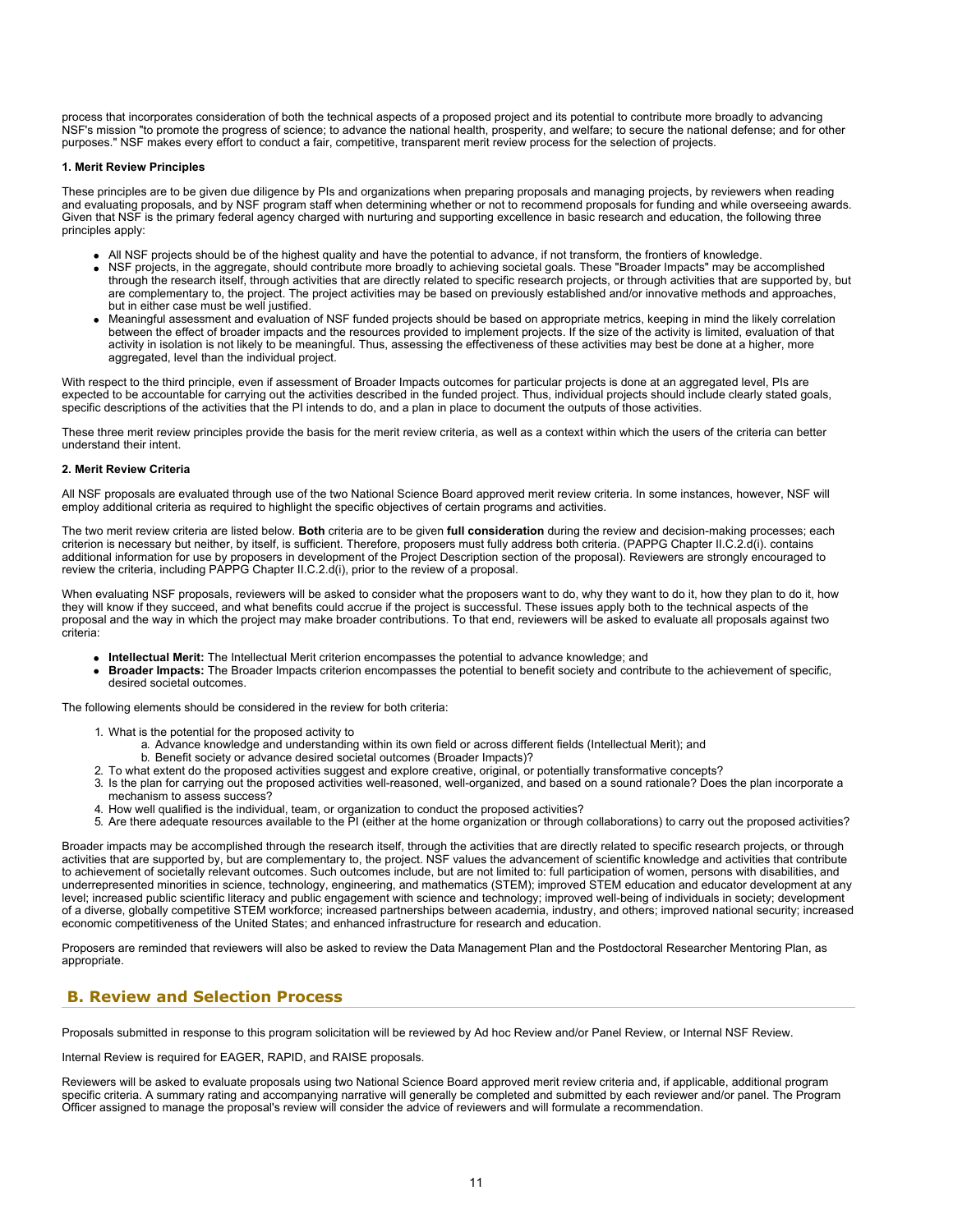After scientific, technical and programmatic review and consideration of appropriate factors, the NSF Program Officer recommends to the cognizant Division Director whether the proposal should be declined or recommended for award. NSF strives to be able to tell applicants whether their proposals have been declined or recommended for funding within six months. Large or particularly complex proposals or proposals from new awardees may require additional review and processing time. The time interval begins on the deadline or target date, or receipt date, whichever is later. The interval ends when the Division Director acts upon the Program Officer's recommendation.

After programmatic approval has been obtained, the proposals recommended for funding will be forwarded to the Division of Grants and Agreements for review of business, financial, and policy implications. After an administrative review has occurred, Grants and Agreements Officers perform the processing and issuance of a grant or other agreement. Proposers are cautioned that only a Grants and Agreements Officer may make commitments, obligations or awards on behalf of NSF or authorize the expenditure of funds. No commitment on the part of NSF should be inferred from technical or budgetary discussions with a NSF Program Officer. A Principal Investigator or organization that makes financial or personnel commitments in the absence of a grant or cooperative agreement signed by the NSF Grants and Agreements Officer does so at their own risk.

Once an award or declination decision has been made, Principal Investigators are provided feedback about their proposals. In all cases, reviews are treated as confidential documents. Verbatim copies of reviews, excluding the names of the reviewers or any reviewer-identifying information, are sent to the Principal Investigator/Project Director by the Program Officer. In addition, the proposer will receive an explanation of the decision to award or decline funding.

### <span id="page-11-0"></span>**VII. AWARD ADMINISTRATION INFORMATION**

### <span id="page-11-1"></span>**A. Notification of the Award**

Notification of the award is made to *the submitting organization* by a Grants Officer in the Division of Grants and Agreements. Organizations whose proposals are declined will be advised as promptly as possible by the cognizant NSF Program administering the program. Verbatim copies of reviews, not including the identity of the reviewer, will be provided automatically to the Principal Investigator. (See Section VI.B. for additional information on the review process.)

# <span id="page-11-2"></span>**B. Award Conditions**

An NSF award consists of: (1) the award notice, which includes any special provisions applicable to the award and any numbered amendments thereto; (2) the budget, which indicates the amounts, by categories of expense, on which NSF has based its support (or otherwise communicates any specific approvals or disapprovals of proposed expenditures); (3) the proposal referenced in the award notice; (4) the applicable award conditions, such as Grant General Conditions (GC-1)\*; or Research Terms and Conditions\* and (5) any announcement or other NSF issuance that may be incorporated by reference in the award notice. Cooperative agreements also are administered in accordance with NSF Cooperative Agreement Financial and Administrative Terms and Conditions (CA-FATC) and the applicable Programmatic Terms and Conditions. NSF awards are electronically signed by an NSF Grants and Agreements Officer and transmitted electronically to the organization via e-mail.

\*These documents may be accessed electronically on NSF's Website at [https://www.nsf.gov/awards/managing/award\\_conditions.jsp?org=NSF](https://www.nsf.gov/awards/managing/award_conditions.jsp?org=NSF). Paper copies may be obtained from the NSF Publications Clearinghouse, telephone (703) 292-8134 or by e-mail from [nsfpubs@nsf.gov.](mailto:nsfpubs@nsf.gov)

More comprehensive information on NSF Award Conditions and other important information on the administration of NSF awards is contained in the NSF *Proposal & Award Policies & Procedures Guide* (PAPPG) Chapter VII, available electronically on the NSF Website at [https://www.nsf.gov/publications/pub\\_summ.jsp?ods\\_key=pappg.](https://www.nsf.gov/publications/pub_summ.jsp?ods_key=pappg)

# <span id="page-11-3"></span>**C. Reporting Requirements**

For all multi-year grants (including both standard and continuing grants), the Principal Investigator must submit an annual project report to the cognizant Program Officer no later than 90 days prior to the end of the current budget period. (Some programs or awards require submission of more frequent project reports). No later than 120 days following expiration of a grant, the PI also is required to submit a final project report, and a project outcomes report for the general public.

Failure to provide the required annual or final project reports, or the project outcomes report, will delay NSF review and processing of any future funding increments as well as any pending proposals for all identified PIs and co-PIs on a given award. PIs should examine the formats of the required reports in advance to assure availability of required data.

PIs are required to use NSF's electronic project-reporting system, available through Research.gov, for preparation and submission of annual and final project reports. Such reports provide information on accomplishments, project participants (individual and organizational), publications, and other specific products and impacts of the project. Submission of the report via Research.gov constitutes certification by the PI that the contents of the report are accurate and complete. The project outcomes report also must be prepared and submitted using Research.gov. This report serves as a brief summary, prepared specifically for the public, of the nature and outcomes of the project. This report will be posted on the NSF website exactly as it is submitted by the PI.

More comprehensive information on NSF Reporting Requirements and other important information on the administration of NSF awards is contained in the *NSF Proposal & Award Policies & Procedures Guide* (PAPPG) Chapter VII, available electronically on the NSF Website at [https://www.nsf.gov/publications/pub\\_summ.jsp?ods\\_key=pappg.](https://www.nsf.gov/publications/pub_summ.jsp?ods_key=pappg)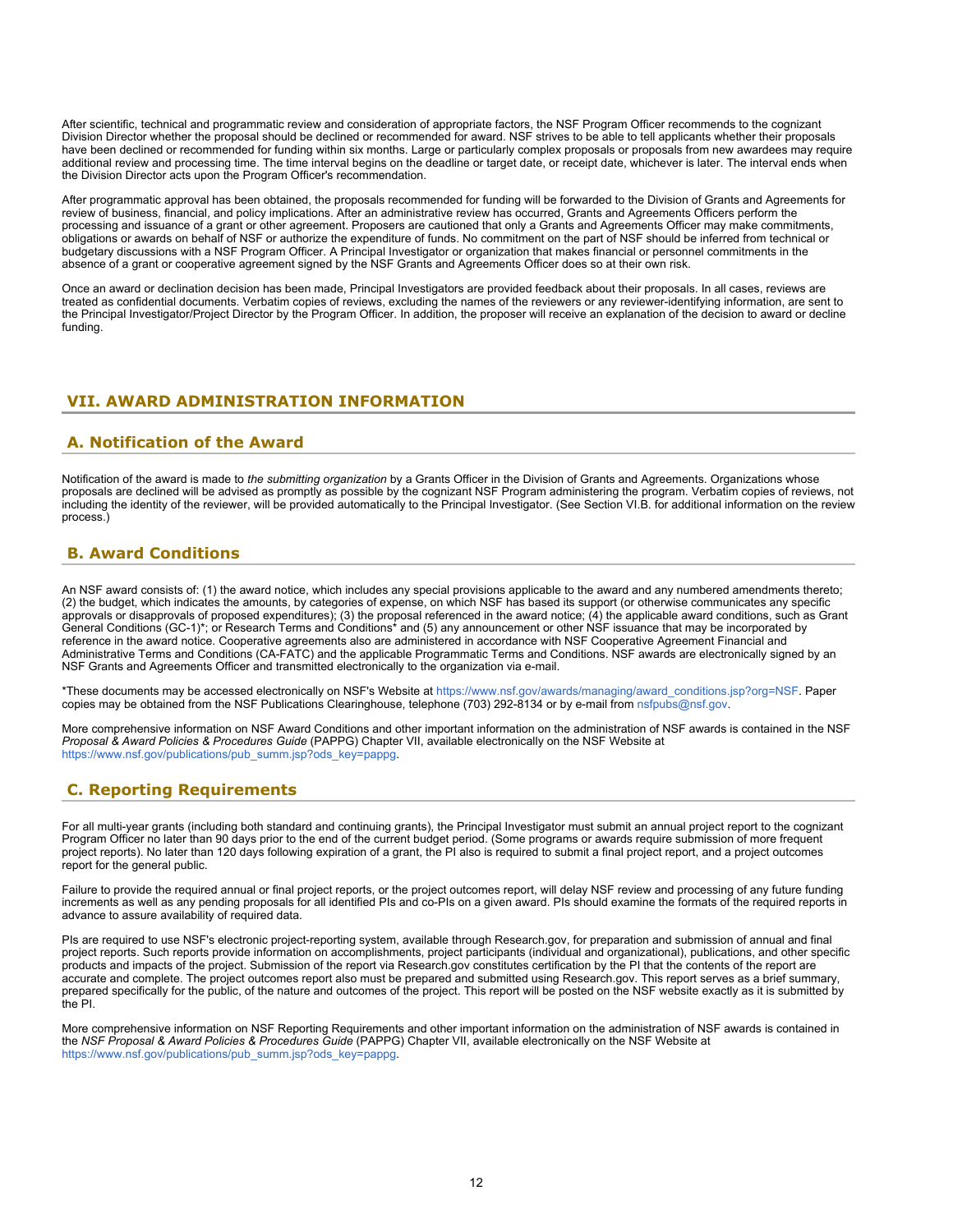# <span id="page-12-0"></span>**VIII. AGENCY CONTACTS**

*Please note that the program contact information is current at the time of publishing. See program website for any updates to the points of contact.* General inquiries regarding this program should be made to:

- Jeffrey Mantz-Program Director, W13148, telephone: (703) 292-7783, email: [jmantz@nsf.gov](mailto:jmantz@nsf.gov)
- Siobhan M. Mattison-Program Director, W13178, telephone: (703) 292-2967, email: [smattiso@nsf.gov](mailto:smattiso@nsf.gov)
- Jeremy Koster, telephone: (703) 292-8740, email: [jkoster@nsf.gov](mailto:jkoster@nsf.gov)
- Nokomis Medley-Cleveland, W13254, telephone: (703) 292-4634, email: [nmedley@nsf.gov](mailto:nmedley@nsf.gov)

For questions related to the use of FastLane or Research.gov, contact:

FastLane and Research.gov Help Desk: 1-800-673-6188

FastLane Help Desk e-mail: [fastlane@nsf.gov](mailto:fastlane@nsf.gov).

Research.gov Help Desk e-mail: [rgov@nsf.gov](mailto:rgov@nsf.gov)

For questions relating to Grants.gov contact:

Grants.gov Contact Center: If the Authorized Organizational Representatives (AOR) has not received a confirmation message from Grants.gov within 48 hours of submission of application, please contact via telephone: 1-800-518-4726; e-mail: [support@grants.gov.](mailto:support@grants.gov)

### <span id="page-12-1"></span>**IX. OTHER INFORMATION**

The NSF website provides the most comprehensive source of information on NSF Directorates (including contact information), programs and funding opportunities. Use of this website by potential proposers is strongly encouraged. In addition, "NSF Update" is an information-delivery system designed to keep potential proposers and other interested parties apprised of new NSF funding opportunities and publications, important changes in proposal and award policies and procedures, and upcoming NSF [Grants Conferences](https://www.nsf.gov/bfa/dias/policy/outreach.jsp). Subscribers are informed through e-mail or the user's Web browser each time new publications are issued that match their identified interests. "NSF Update" also is available on [NSF's website](https://www.nsf.gov/cgi-bin/goodbye?https://public.govdelivery.com/accounts/USNSF/subscriber/new?topic_id=USNSF_179).

Grants.gov provides an additional electronic capability to search for Federal government-wide grant opportunities. NSF funding opportunities may be accessed via this mechanism. Further information on Grants.gov may be obtained at [https://www.grants.gov.](https://www.grants.gov/)

### **ABOUT THE NATIONAL SCIENCE FOUNDATION**

The National Science Foundation (NSF) is an independent Federal agency created by the National Science Foundation Act of 1950, as amended (42 USC 1861-75). The Act states the purpose of the NSF is "to promote the progress of science; [and] to advance the national health, prosperity, and welfare by supporting research and education in all fields of science and engineering."

NSF funds research and education in most fields of science and engineering. It does this through grants and cooperative agreements to more than 2,000 colleges, universities, K-12 school systems, businesses, informal science organizations and other research organizations throughout the US. The Foundation accounts for about one-fourth of Federal support to academic institutions for basic research.

NSF receives approximately 55,000 proposals each year for research, education and training projects, of which approximately 11,000 are funded. In addition, the Foundation receives several thousand applications for graduate and postdoctoral fellowships. The agency operates no laboratories itself but does support National Research Centers, user facilities, certain oceanographic vessels and Arctic and Antarctic research stations. The Foundation also supports cooperative research between universities and industry, US participation in international scientific and engineering efforts, and educational activities at every academic level.

*Facilitation Awards for Scientists and Engineers with Disabilities* (FASED) provide funding for special assistance or equipment to enable persons with disabilities to work on NSF-supported projects. See the *NSF Proposal & Award Policies & Procedures Guide* Chapter II.E.6 for instructions regarding preparation of these types of proposals.

The National Science Foundation has Telephonic Device for the Deaf (TDD) and Federal Information Relay Service (FIRS) capabilities that enable individuals with hearing impairments to communicate with the Foundation about NSF programs, employment or general information. TDD may be accessed at (703) 292-5090 and (800) 281-8749, FIRS at (800) 877-8339.

The National Science Foundation Information Center may be reached at (703) 292-5111.

The National Science Foundation promotes and advances scientific progress in the United States by competitively awarding grants and cooperative agreements for research and education in the sciences, mathematics, and engineering.

To get the latest information about program deadlines, to download copies of NSF publications, and to access abstracts of awards, visit the NSF Website at [https://www.nsf.gov](https://www.nsf.gov/)

**Location:** 2415 Eisenhower Avenue, Alexandria, VA 22314